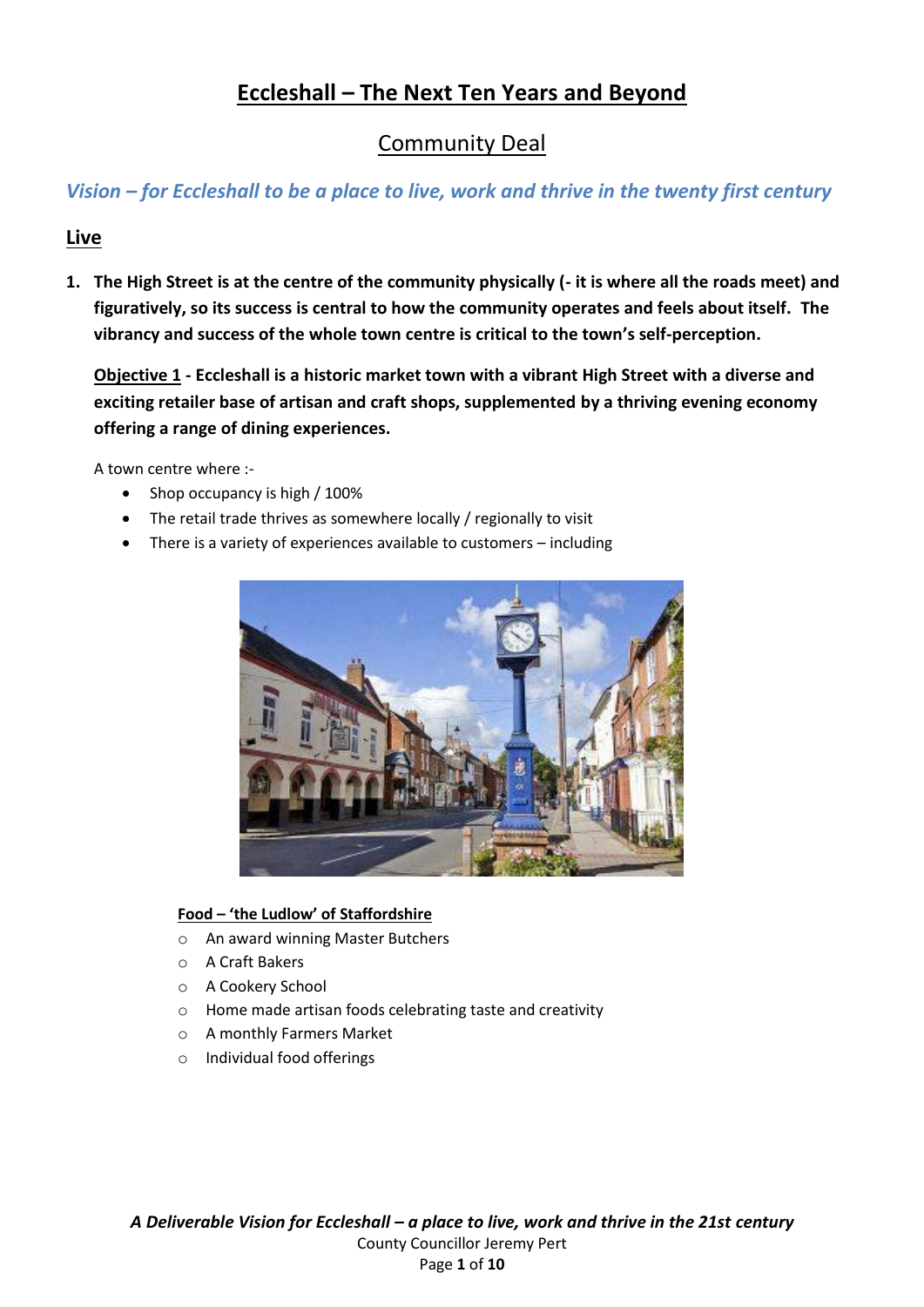

#### **Entertainment**

- Traditional British Fayre
- Various international cuisine including Indian and Chinese
- Dining experiences as well as takeaway options
- complementary coffee and cake shops

#### **Attractions**

- Bi-annual Victorian Street Market and week of celebratory events
- Annual 'eFest' of musical events across a variety of locations
- Annual agricultural and horse show the Eccleshall Show
- Regular one-off events 'ghost walks', online historical highlights tour, walking guide
- Quality sporting events to take part in or watch including football, cricket, rugby, fishing, etc.
- Regular events which are publicised outside of the local area to attract as wide a following as possible – for example live music and film nights
- A wide range of active clubs and organisations offering diversity, interest or support





- Town-wide Wi-Fi enabled area allowing visitors to be online throughout their time in Eccleshall
- Retailers offering exemplary customer service who continuously invest in their staff and business
- Food establishments have all achieved the same level of Food Hygiene standards based on the best and achieving a "5" score across the board

*A Deliverable Vision for Eccleshall – a place to live, work and thrive in the 21st century* County Councillor Jeremy Pert Page **2** of **10**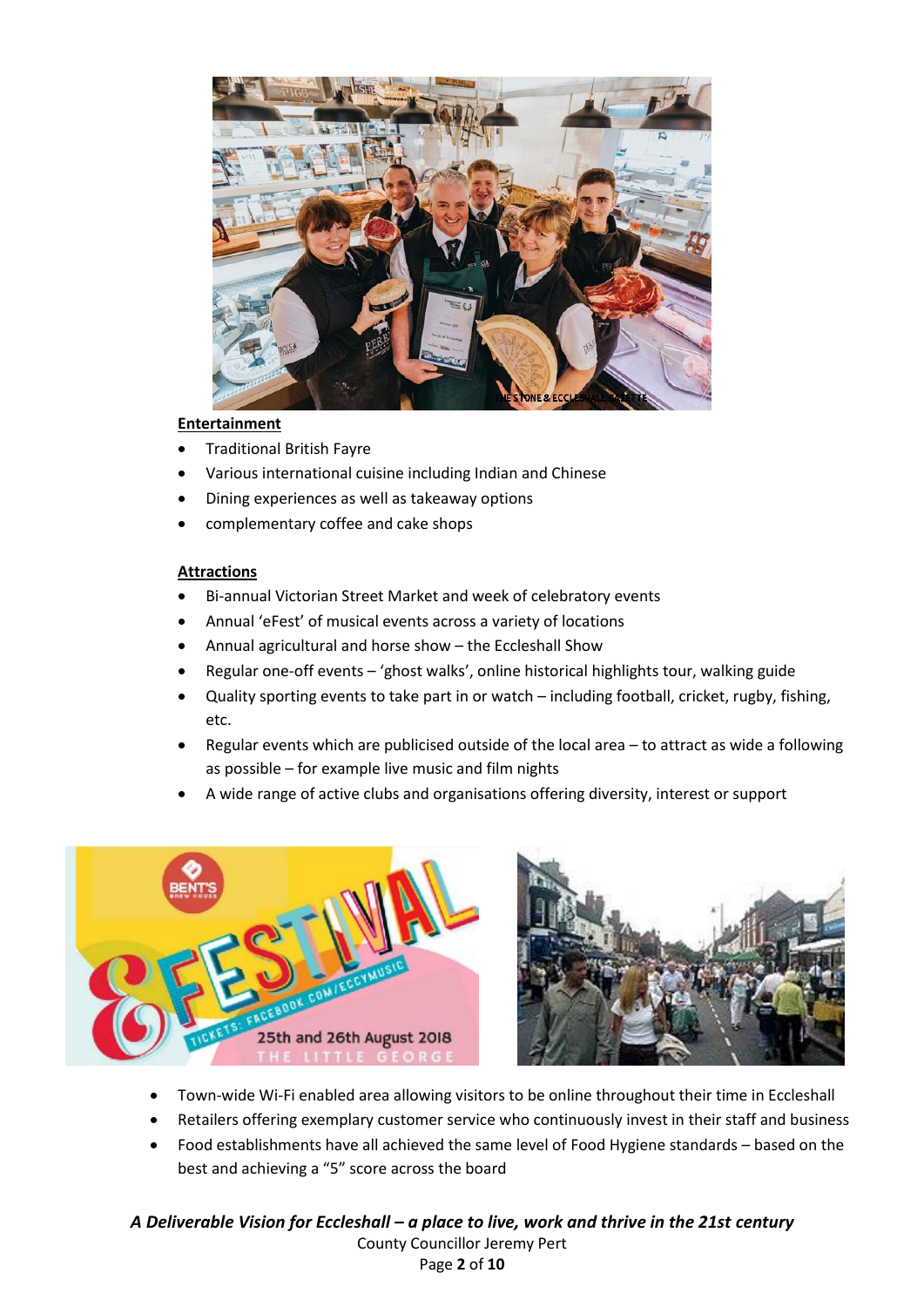- Visitors can easily park including being able to take their purchases back home with them both day and night
- New retailers are encouraged to start-up with low risk in suitably sized premises so that they can succeed quickly and develop into tomorrow's bedrock retailers
- The ambiance of the area is relaxed, beautiful and well maintained
- There is improved mobile phone coverage
- There is a clearly developed local visitor offering, which appeals to a wide cross-section of people bringing new people into the town as well as encouraging those who are regular visitors to come back again and again



**In short – a place where people want to come to and spend time in, which is quintessentially English, made up of strong independent businesses**

### **Plans and Proposals - Live**

- 1. Support Destination Eccleshall to
	- a. Develop a broad-based visitor economy for Eccleshall
	- b. Market Eccleshall as a place (or a destination) rather than just individual businesses
	- c. Standardise customer service on the level of the best
	- d. Encourage the locally sourcing of food, wherever possible
	- e. Encourage the achievement of the highest level of food hygiene standards
	- f. Engage with the farming community and support them in integrating their activities with the broader Destination Eccleshall, e.g. Speed Shearing, annual Fireworks Display, etc.
- 2. Create a Wi-Fi enabled area across the whole of the town
- 3. Develop a car parking strategy to allow 100 cars to be parked close to and within easy access of the High Street, whilst maintaining the existing car parking provision – including the existing provision at the Police Station, by acquiring it if possible
- 4. Capitalise on the passing traffic, by developing strategies where people are encouraged to 'stop and stay' for as long as possible
- 5. Raise the awareness of Eccleshall as a place to visit for excellent customer service, independent restaurants with fine cuisine and great choice
- 6. Use historic and tourist assets like walking tours of listed buildings and historical treasures to bring more visitors to Eccleshall. Extending the reach of the area as a tourist place full of historical artefacts with links to historical events and family history
- 7. Review the monthly Farmers Market and how it can better be used to drive footfall and visitor numbers
- 8. Target entering the Great British High Street Awards in 2020 in the "Rising Stars" category
- 9. Review and develop a broad range of accommodation offers for people to spend more time locally, linked to themes to bring people in to Eccleshall.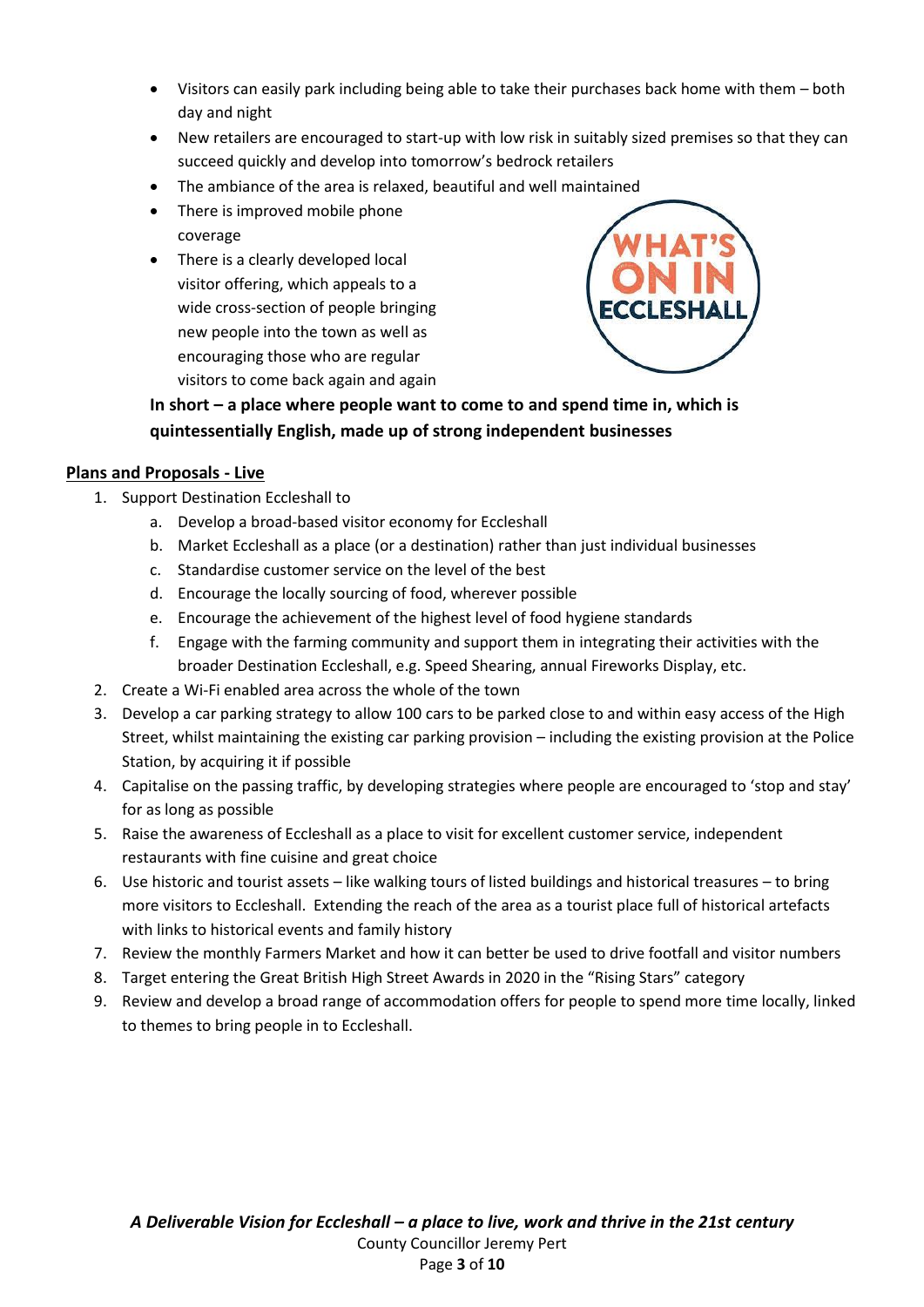### **Key Delivery Partners**

- Destination Eccleshall
- Eccleshall Parish Council
- Eccleshall's Voluntary Sector groups
- Church groups
- Stafford Borough Council
- The Ecclians
- Eccleshall Community Centre
- Visit Staffordshire



*Vision – for Eccleshall to be a place to live, work and thrive in the twenty first century*

### **Objective 2 - a historic market town where businesses and individuals have the opportunity to thrive**

A town where :-

- New business start-ups are encouraged to come to Eccleshall and work innovatively and to collaborate to create an area recognised for its innovation centre
- New skills and experiences are offered to everyone, to help develop a thriving economic area and there is an openness to working together and to individual development through life-long learning
- Individuals are properly supported as they make their own choices in their own lives
- There is sufficient accommodation of all types and tenures particularly to cover some of the demand for self-build housing and ensuring sufficient Help to Buy Housing
- Services can meet local needs including the school, GPs, public transport, highways networks, etc.

### **In short – a place where residents can develop to their maximum potential and are supported throughout their journey through life**





*A Deliverable Vision for Eccleshall – a place to live, work and thrive in the 21st century* County Councillor Jeremy Pert Page **4** of **10**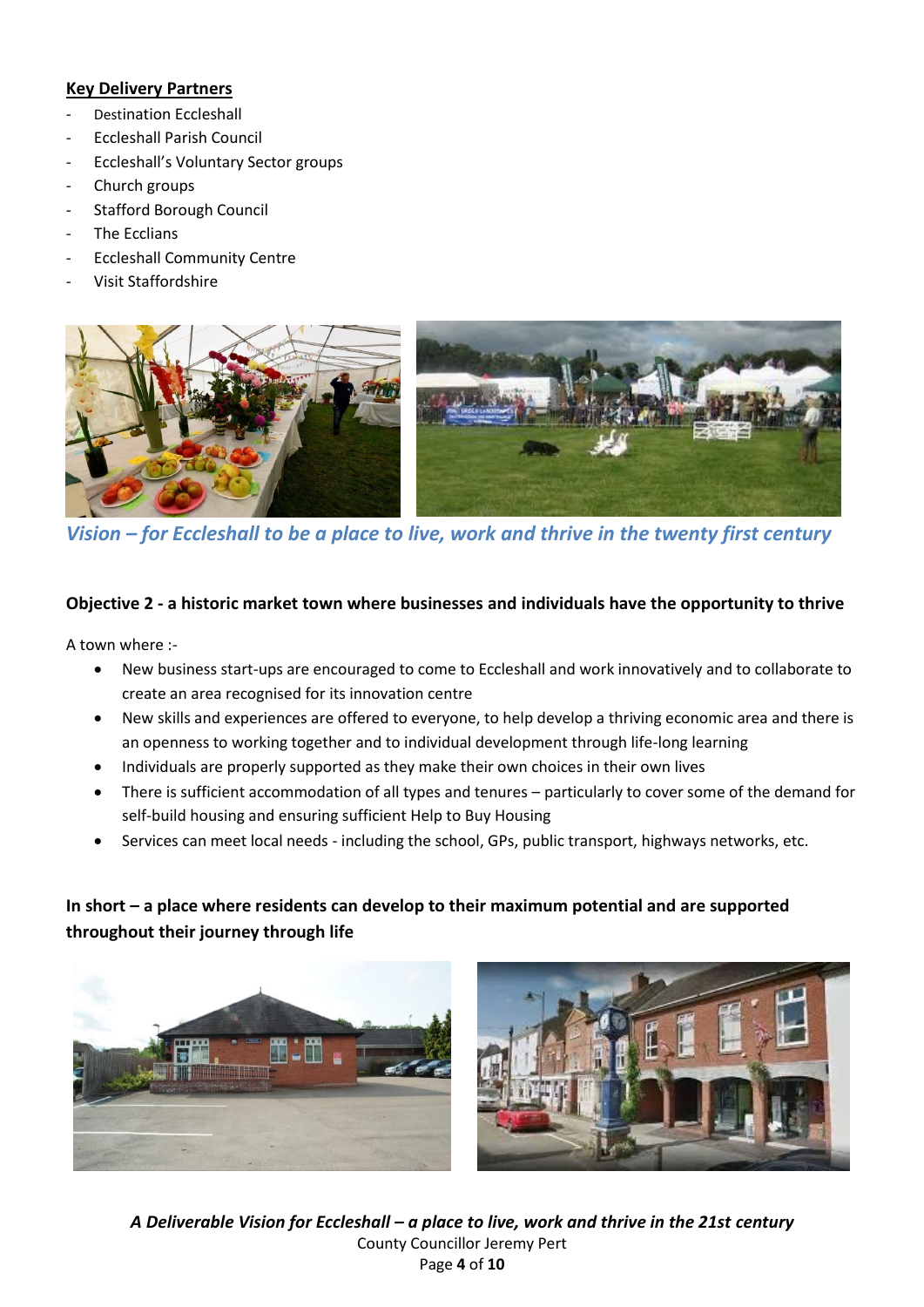### **Plans and Proposals – Work**

- 1. Acquire and re-develop the Police Station building into an Innovation Hub for incubator businesses to work together collaboratively and enable their businesses to develop
- 2. Offer skills-based training and support to develop each individual and business to the maximum, increasing productivity and Staffordshire Gross Value Added (GVA) through the new Incubator Hub and through the Community Library – for example peer mentoring, courses on social media, Google Garage, etc.
- 3. Identify small areas of infill land or under-utilised land within the boundary of the town for use as selfbuild housing plots
- 4. Extend the level of Help to Buy housing to meet demand, on all new build housing estates
- 5. Ensure that all new build housing meets the latest 'homes for life' standard and has all services (including superfast broadband) brought to 'the front door'
- 6. Identify and allocate a site where a new GPs Surgery could be built to meet the needs of the enlarged population in Eccleshall, with the site ring fenced pending the plan to deliver it
- 7. Support the addition of the new classroom at Bishop Lonsdale Church of England Academy School
- 8. Ensure Eccleshall is seen as an attractive place for businesses to locate to, whilst encouraging a high level of occupancy at the local Raleigh Hall Industrial Estate

### **And how will we do this :-**

By setting-up a Community Interest Company (CiC) to support the business delivery in Eccleshall and to drive the ongoing marketing of the area

#### **Key Delivery Partners**

- Bishop Lonsdale Church of England Academy
- Destination Eccleshall
- Eccleshall Community Managed Library
- Eccleshall Parish Council
- Eccleshall's Voluntary Sector groups
- Stafford Borough Council
- Staffordshire County Council
- The Crown Surgery
- The Ecclians
- Eccleshall Community Centre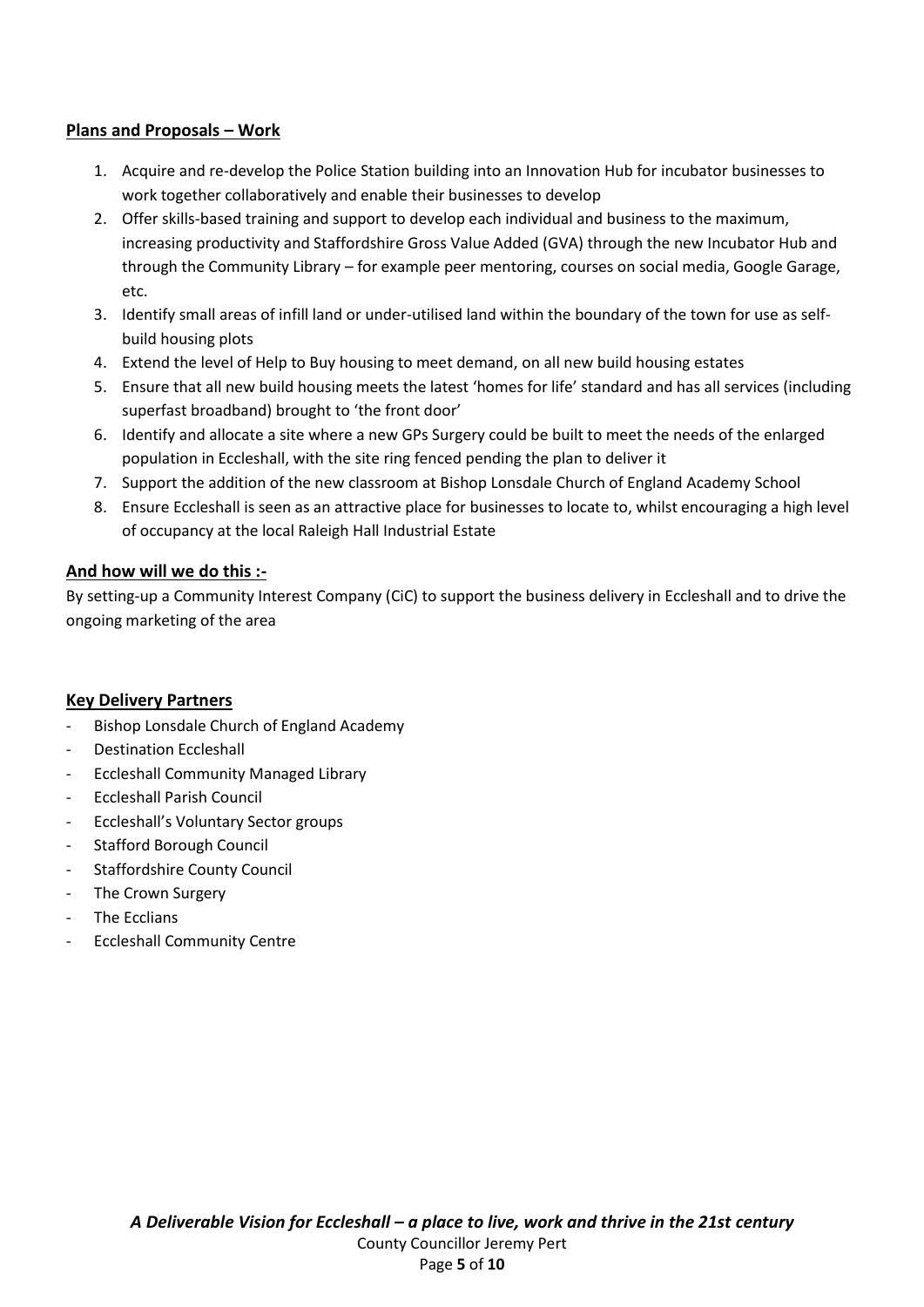## *Vision – for Eccleshall to be a place to live, work and thrive in the twenty first century*

### **Objective 3 – a historic market town offering a wide variety of leisure pursuits for all the family in the local area to benefit from**

A town where :-

- There are vibrant local formal sports clubs including cricket, football, rugby and tennis with strong adult, youth, male and female provision and facilities that can enable everyone of any ability to develop to the maximum
- There is a range of other sporting activities either in (or close) to Eccleshall or within easy reach
- Sharing facilities or infrastructure is encouraged with sporting hubs being created and minority sports can easily be set up off the back of existing facilities
- There are walks through and around the local countryside, linking the various parts of the town and local countryside together, with points of interest identified
- People are encouraged and enabled to walk to work and school, wherever possible
- Cycle tracks link areas, wherever possible
- Bus services link into the nearby neighbouring towns to east, west, north and south and link into housing and work
- Multi-generational activities are encouraged
- There are play areas that engage the interest and energies of children, providing stimulating play and exercise with mental as well as physical challenges





• There is an abundance of choice of clubs and events to spend enjoyable leisure time and be entertained

**In short – a place where residents are proud to live in Eccleshall and of what it has to offer people of all ages**

*A Deliverable Vision for Eccleshall – a place to live, work and thrive in the 21st century* County Councillor Jeremy Pert Page **6** of **10**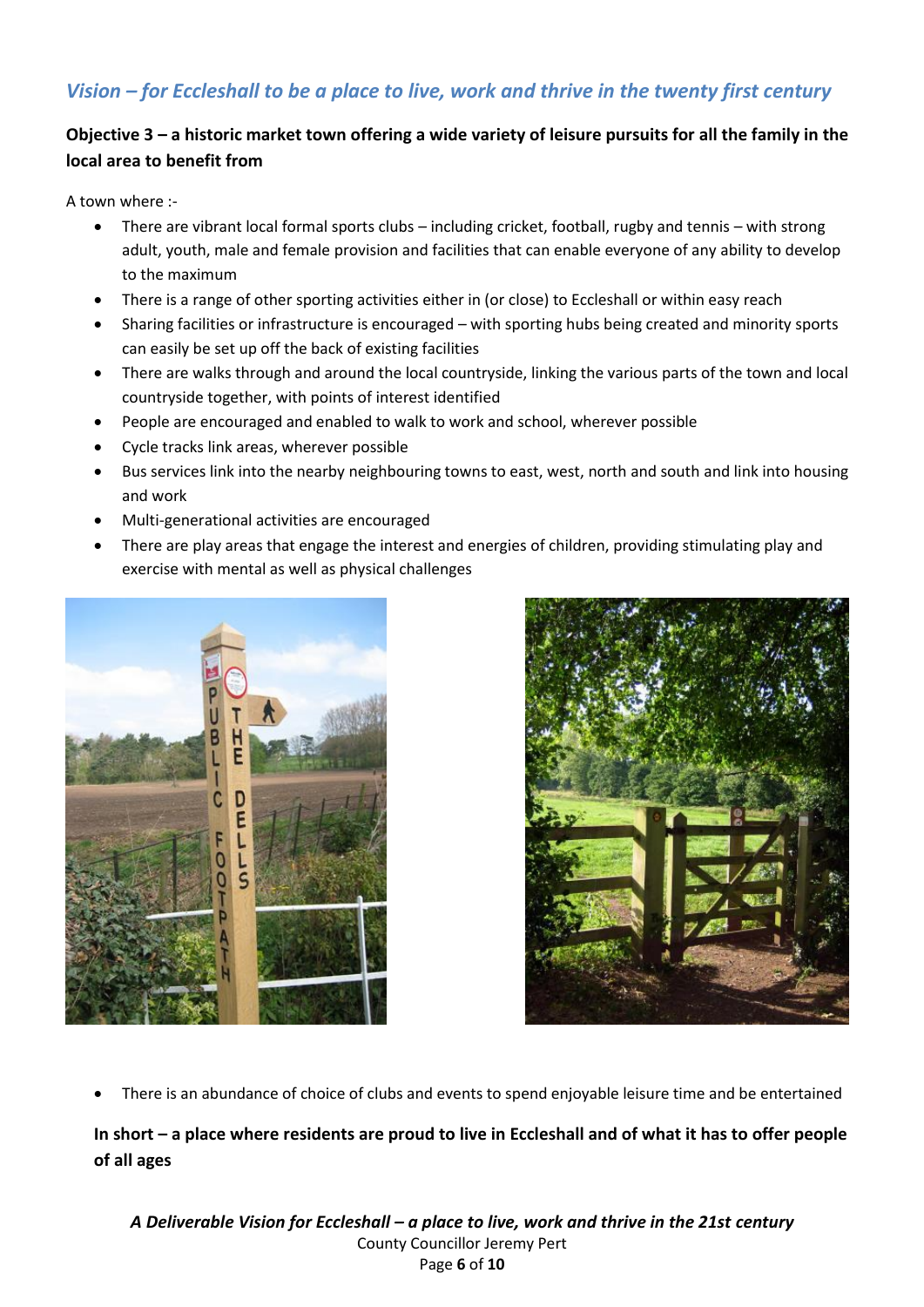

### **Plans and Proposals - Thrive**

- 1. Develop innovative ways to encourage greater walking to school for Primary School children
- 2. Support delivery of longstanding aspirations for an outdoor bowling green preferably by creating 'a sports hub' between the Cricket and Tennis Clubs
- 3. Create a country park where some of Eccleshall's well used walking routes can be joined up to allow more people to use them
- 4. Improve signage in and around Eccleshall to make signage clearer and help signpost people to some of the various things that Eccleshall has to offer
- 5. Encourage greater support within the community for those most likely to be lonely and isolated through any changes in circumstances, for example through a health diagnosis or loss of a partner – e.g. dementia, bereavement, etc.
- 6. Improve visibility of all local groups and organisations to encourage widest possible participation, both for attending and volunteering
- 7. Support the development of community transport solutions, including car sharing, voluntary car schemes, co-ordinated bus timetabling to improve the ease of getting to and from work – i.e. the 8am bus to Stafford, a bus that gets to and from the industrial estate to enable greater work options
- 8. Identify an area for a teenager play facility, involving either a BMX track, with jumps and challenges or a skateboard area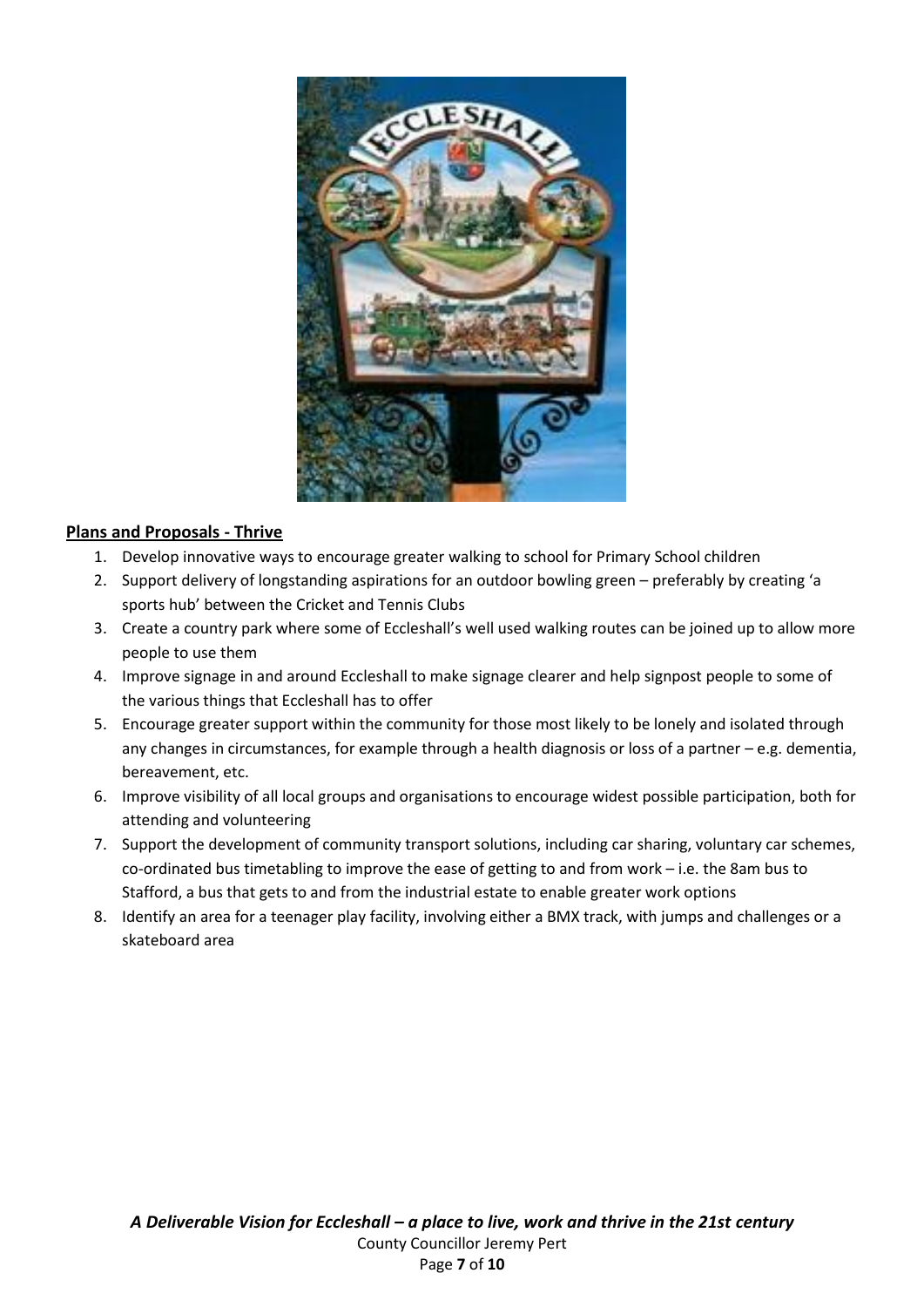

### **Key Delivery Partners**

- Destination Eccleshall
- Eccleshall's Brownies, Guides, Cubs and Scouts
- Eccleshall Community Transport
- Eccleshall Cricket Club
- Eccleshall's Indoor Bowls Club
- Eccleshall Parish Council
- Eccleshall Tennis Club
- Eccleshall's Voluntary Sector groups
- Eccleshall YoYo youth Club
- Stafford Borough Council
- Staffordshire County Council
- The Ecclians
- Eccleshall Community Centre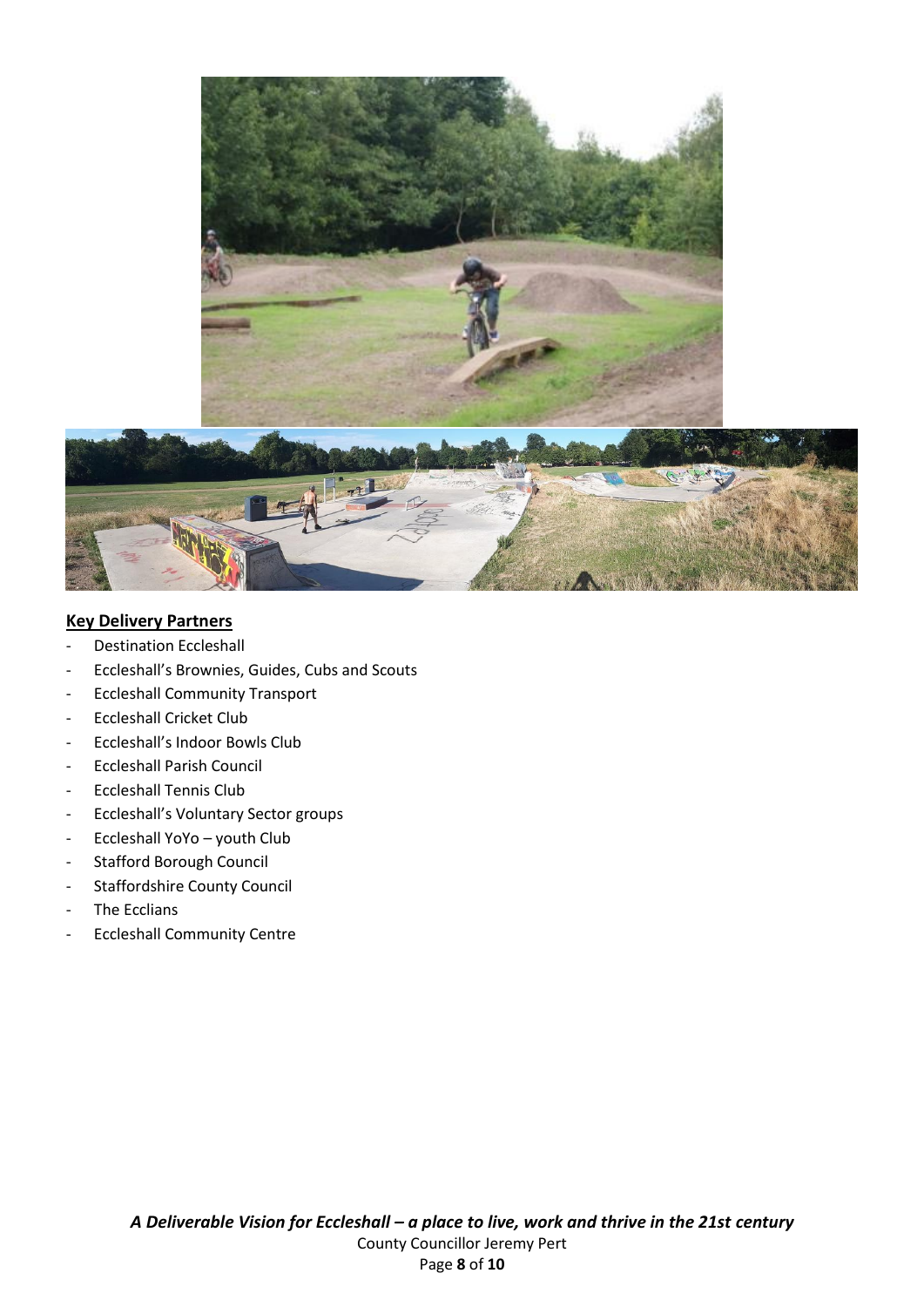### **Appendix 1**

| <b>Existing Sports and Leisure and Play Facilities in Eccleshall</b> |  |
|----------------------------------------------------------------------|--|
|----------------------------------------------------------------------|--|

| <b>Cricket Club</b>                                                                                                                                                                                    | <b>Football Club</b>                                                                                                                                                                                                   | <b>Rugby Club</b>                                                                                           | <b>Tennis Club</b>                       | <b>3G Artificial</b><br><b>Surface</b>                                |
|--------------------------------------------------------------------------------------------------------------------------------------------------------------------------------------------------------|------------------------------------------------------------------------------------------------------------------------------------------------------------------------------------------------------------------------|-------------------------------------------------------------------------------------------------------------|------------------------------------------|-----------------------------------------------------------------------|
| 1 x Cricket<br>Ground with<br>three wickets<br>including an<br>artificial wicket<br>70 seater modern<br>club house<br><b>Practice Nets</b><br>Electronic<br>scoreboard<br>Covers<br>Car parking for 50 | 1 x Full size senior<br>pitch with<br>floodlights<br>50 seater club<br>house<br>1 x training pitch<br>Car parking for 75<br>5 x Junior (Under<br>16s to Under 6s)<br>grass pitches<br>Club House<br>Car parking for 80 | 2 x Full size<br>pitches including<br>one with<br>floodlights<br>1 x Junior pitch<br>Car parking for<br>100 | 2 x Asphalt courts<br>Car parking for 50 | $2/3$ size – 60 x<br>40m artificial 3G<br>surface with<br>floodlights |

The Community Centre on Shaws Lane also provides facilities for various sports including badminton and Indoor Bowls



Play Areas in Eccleshall include :-

| <b>Beech Road</b>                                                                                                                      | <b>Bovis</b>                             | <b>Bovis Multi Use</b><br><b>Games Area</b> | <b>Taylor Wimpey</b>                |
|----------------------------------------------------------------------------------------------------------------------------------------|------------------------------------------|---------------------------------------------|-------------------------------------|
| Small poorly used site,<br>which is not large<br>enough to become a<br>teenagers area for<br>skateboarding or as a<br><b>BMX</b> track | Brand new - opens in<br><b>July 2019</b> | Brand new - opens in<br><b>July 2019</b>    | Brand new - opens in<br>Autumn 2019 |